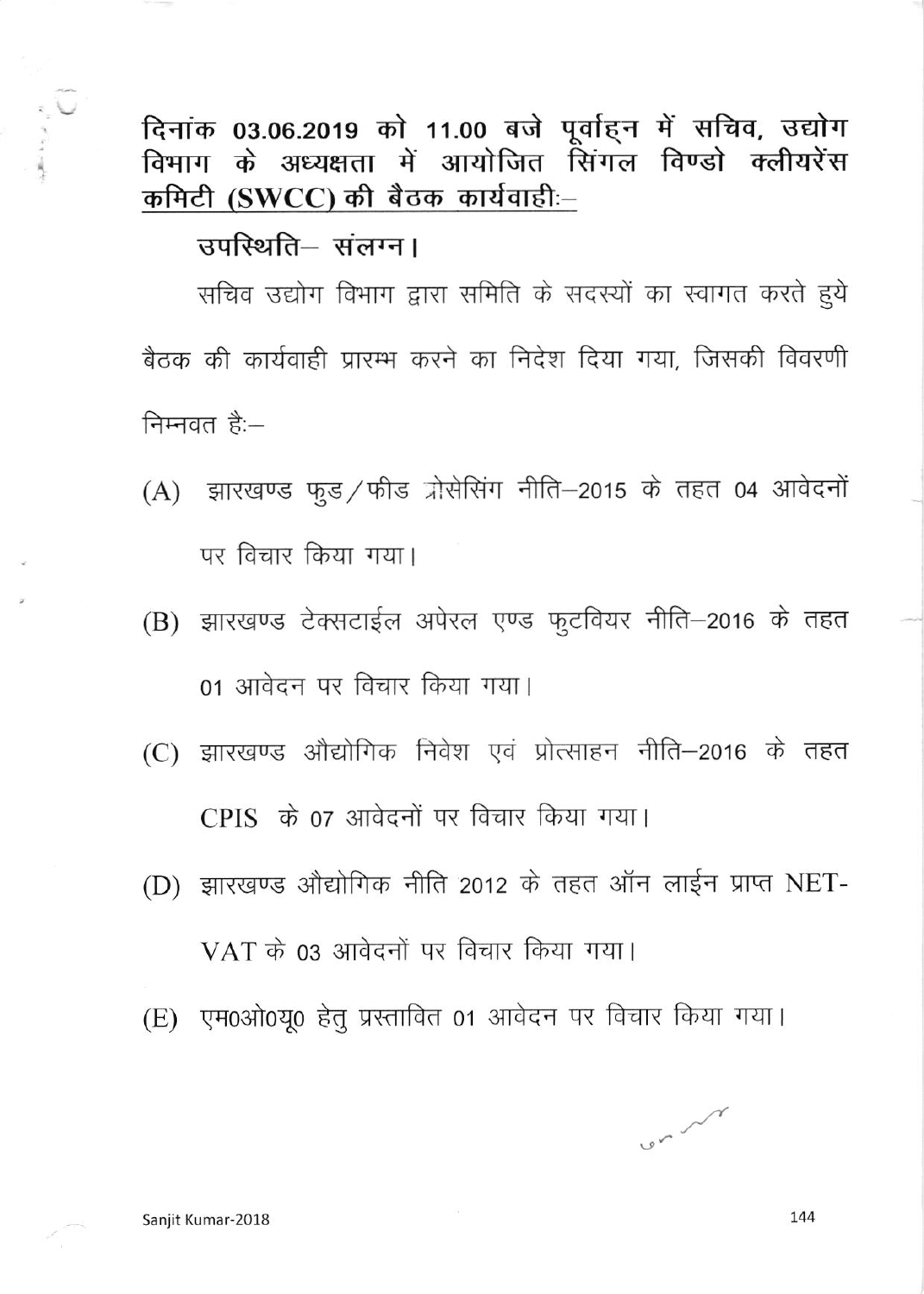

झारखण्ड सरकार

# **MINUTES OF SINGLE WINDOW CLEARANCE COMMITTEE MEETING**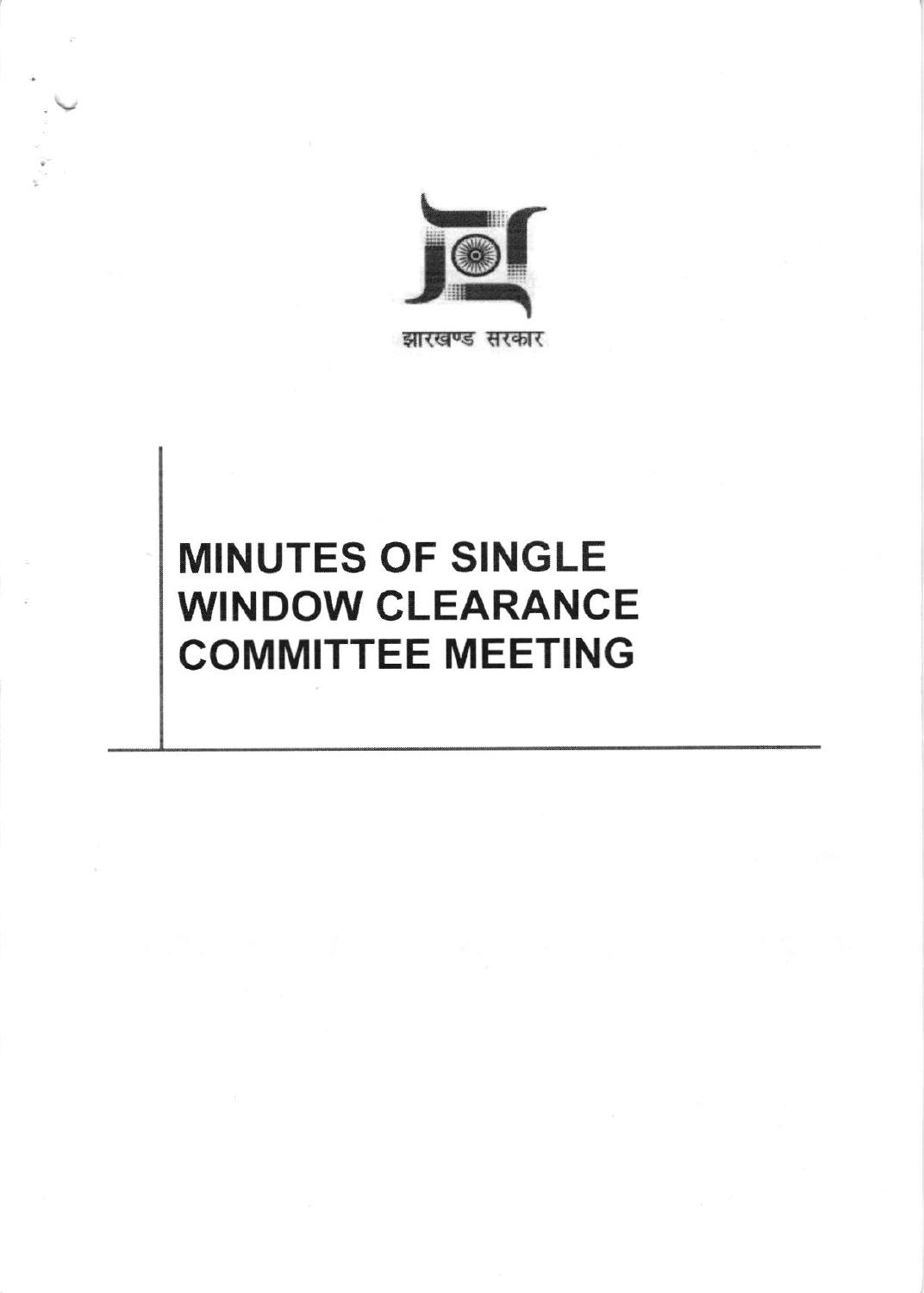## A. Scheme for Processing Units (New Unit, Modernisation, Upgradation, Expansion & Diversification) of Feed Processinq lndustries

| <b>Name of the Applicant</b>                                                                |                                                                                                                                              |  |  |
|---------------------------------------------------------------------------------------------|----------------------------------------------------------------------------------------------------------------------------------------------|--|--|
| M/s SarawagiAgrovet Pvt. Ltd.                                                               | 06/UNI/FPP-2015/29-2018                                                                                                                      |  |  |
| <b>Location of Project:</b>                                                                 | <b>Project Activity:</b>                                                                                                                     |  |  |
| At Mauza- Plot No. - 754, Mauza- Patrachouli,<br>P.O & P.S - Nagri, Dist- Ranchi, Jharkhand | Establishment of a Cattle/Poultry feed<br>Manufacturing Unit.<br>Plant Capacity - 24,000 MT/Annum Cattle/Poultry<br>feed Manufacturing unit. |  |  |
|                                                                                             | Items to be manufactured:<br>Cattle and Poultry Feed                                                                                         |  |  |

#### 1. M/s SarawagiAgrovetPvt. Ltd., Nagri, Ranchi

| <b>Company Master Data</b>                                                |                                                                  |  |  |  |
|---------------------------------------------------------------------------|------------------------------------------------------------------|--|--|--|
| <b>CIN</b>                                                                | U70109DL2011PTC214806                                            |  |  |  |
| Company / LLP Name                                                        | SARAWAGI AGROVET PRIVATE LIMITED                                 |  |  |  |
| <b>ROC Code</b>                                                           | RoC-Delhi                                                        |  |  |  |
| <b>Registration Number</b>                                                | 214806                                                           |  |  |  |
| <b>Company Category</b>                                                   | <b>Company limited by Shares</b>                                 |  |  |  |
| <b>Company SubCategory</b>                                                | Non-govt company                                                 |  |  |  |
| <b>Class of Company</b>                                                   | Private                                                          |  |  |  |
| <b>Authorised Capital(Rs)</b>                                             | 25000000                                                         |  |  |  |
| <b>Paid up Capital(Rs)</b>                                                | 5413090                                                          |  |  |  |
| Number of Members(Applicable in case of<br>company without Share Capital) | 0                                                                |  |  |  |
| <b>Date of Incorporation</b>                                              | 24/02/2011                                                       |  |  |  |
| <b>Registered Address</b>                                                 | F-7 EAST OF KAILASH FIRST FLOOR NEW<br><b>DELHI DL 110065 IN</b> |  |  |  |
| <b>Email Id</b>                                                           | delhi@anmolgroups.com                                            |  |  |  |
| Whether Listed or not                                                     | Unlisted                                                         |  |  |  |
| <b>Date of last AGM</b>                                                   | 04/09/2018                                                       |  |  |  |
| Date of Balance Sheet                                                     | 31/03/2018                                                       |  |  |  |
| <b>Company Status(for efiling)</b>                                        | <b>Active</b>                                                    |  |  |  |

#### Promoters' Background

M/s- SarawagiAgrovet Pvt. Ltd. ls being promoted by three Promoters namely Mr. Pawan Kumar Saraogi, Mr. Amit Kumar Saraogi and Ms Satya Bhama Devi. The Promoters have a diversified agribusiness Company with interest and business focus in Poultry Feeds and Micro Nutrient for Soil. lt is headquartered at Muzaffarpur, Bihar and has offices in Kolkata and New Delhi.

Mr. Pawan Kumar Saraogi has 40 years of experience in Fertilizer, Grain and Animal Feed out of which '16 years of experience in Poultry/Cattle feed industry. Mr. Amit Kumar Saraogi has 16 yrs of experience in Poultry/cattle and Fish Feed manufacturing company. Ms Satya Bhama Devi has 30 years of Business experience of which 3 years are in running Rice Mill.

 $21P$ age  $\frac{1}{\sqrt{2}}$ 

/ T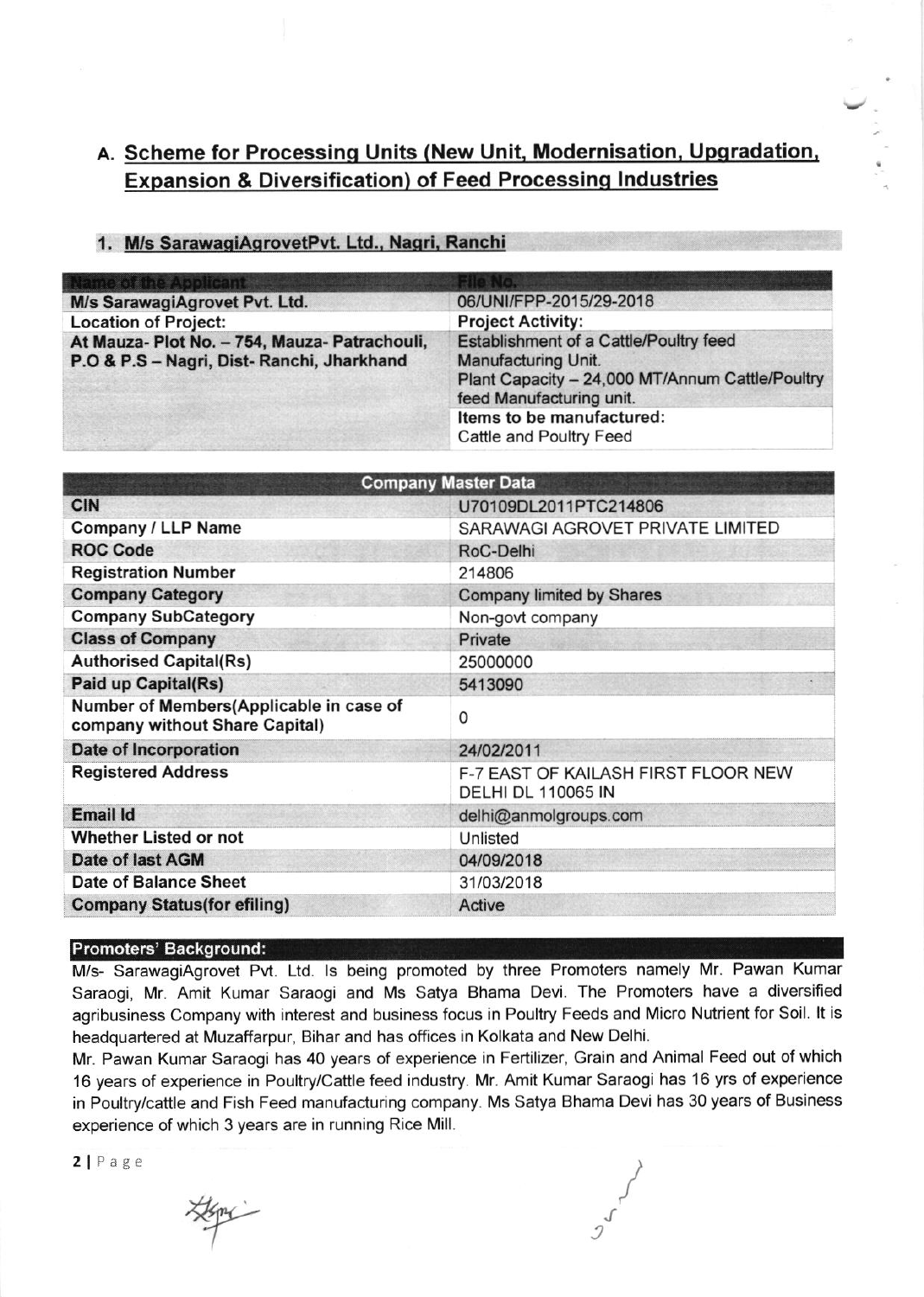|                | <b>Particulars</b>                | <b>Project Cost Appraised by</b> | <b>Cost as</b><br><b>ALCOHOL</b> |  |
|----------------|-----------------------------------|----------------------------------|----------------------------------|--|
|                |                                   | (Rs. In Lakhs)                   |                                  |  |
| 1              | Land                              | 39.00                            | 39.00                            |  |
| $\overline{2}$ | <b>Civil Construction Work</b>    | 155.90                           | 155.90                           |  |
| 3              | <b>Plant &amp; Machinery</b>      | 331.92                           | 331.92                           |  |
| 4              | <b>Miscellaneous Fixed Assets</b> | 54.70                            | 54.70                            |  |
| 5              | Pre-operative Expenses            | 54.00                            | 54.00                            |  |
| 6              | Margin money for Working capital  | 137.62                           | 137.62                           |  |
|                | <b>Total Project Cost</b>         | 773.14                           | 773.14                           |  |

## Means of finance (As per Bank Approved DPR and Bank Appraisal Report)

| <b>SyNe</b> | <b>Means of Finance A</b>     | <b>Project Cost (Rs. In Lakh)</b> |        |
|-------------|-------------------------------|-----------------------------------|--------|
|             | <b>Promoters Contribution</b> |                                   | 381 85 |
|             | Term Loan                     |                                   | 391.29 |
|             | <b>Total Project Cost</b>     |                                   | 773.14 |

### Building and Civil Construction work as per Chartered Engineer (Civil) report and Bank appraisal Report:

|                         | <b>Description</b>                           | Area t<br>扇 | ntal Cost<br><b>Rs. In</b><br><b>Lakhs</b> ) | <b>Eligible/Non</b><br><b>Eligible</b> |
|-------------------------|----------------------------------------------|-------------|----------------------------------------------|----------------------------------------|
| 1                       | Plant Shed, RM & Finished Goods<br>Godown    | 21600       | 91.80                                        | Eligible                               |
| $\overline{\mathbf{2}}$ | Molasses tank                                | 360         | 10.00                                        |                                        |
| 3                       | <b>Chimney Foundation</b>                    | 100         | 10.00                                        |                                        |
| 4                       | <b>Boiler Room</b>                           | 900         | 9.00                                         |                                        |
| 5                       | <b>Boundary Wall &amp; Prior Development</b> | 400         | 10.00                                        | Ineligible                             |
| 6                       | Water, Sanitation, Plumbing and<br>Drainage  | 5640        | 14.10                                        |                                        |
| $\overline{7}$          | <b>Electricity Room</b>                      | 1280        | 4.00                                         |                                        |
| 8                       | Store Room                                   | 600         | 2.00                                         |                                        |
| 9                       | <b>Office Building</b>                       | 1750        | 5.00                                         |                                        |
|                         | Total                                        |             | 155.90                                       |                                        |
| <b>Eligible Amount</b>  |                                              |             | 120.80                                       |                                        |
|                         | <b>Ineligible Amount</b>                     |             | 35.10                                        |                                        |

CALL

3/ Page type